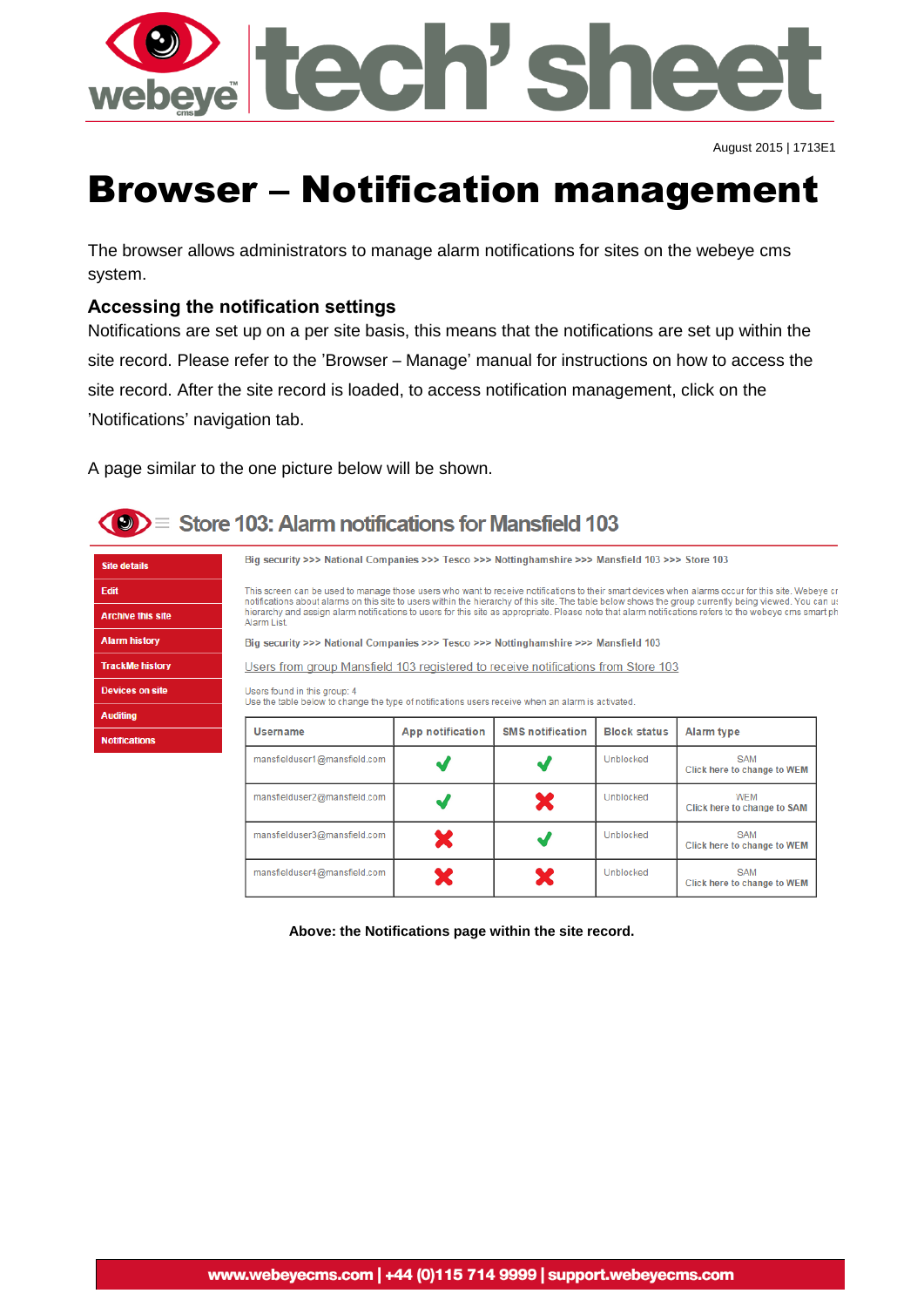

#### **Layout of the notification settings**

Please see the below image for references within the notifications page, these references will be explained in greater detail later in this document.



August 2015 | 1713E1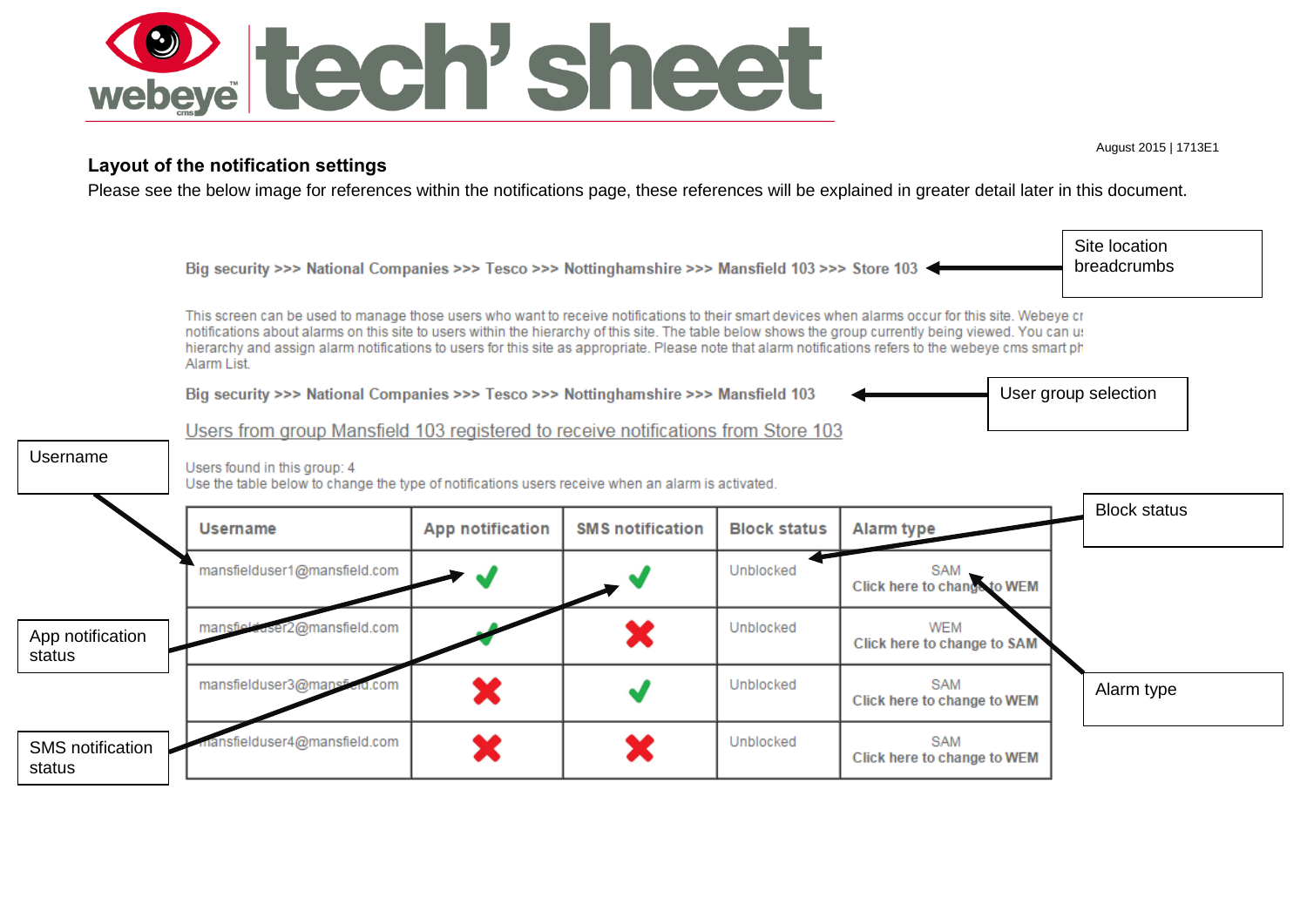

#### **Site location breadcrumbs**

The site location breadcrumbs show where the site resides in your hierarchy. In this case it shows that 'Store 103', is a site in the group 'Mansfield 103'. 'Mansfield 103' is a subgroup of 'Nottinghamshire', this continues until the root group of the currently logged in user is reached. Each of the group names are links, upon clicking a group name, you will be taken to that group within manage.

### **User group selection**

The user group selection is similar to the site location breadcrumbs, however, instead of navigating you to the manage section, clicking upon a group name will show the users associated with that group. For example the image currently shows the users for the 'Mansfield 103' group, however if 'Tesco' was clicked, the users for the 'Tesco' group would be displayed instead. This allows configuration of notifications for any user that can access the site within the hierarchy, regardless of whether they reside in the group with the site or a group several tiers above the site. Please see the 'Webeye hierarchy explanation' document for further information on the webeye hierarchy.

The text below the user group selection indicates what group is current selected. For example, in the above image the text displays 'Users from group Mansfield 103', if however the 'Tesco' group was selected, it would instead display 'Users from group Tesco'.

#### **Username**

The username forms part of the notifications table. Usernames displayed in this table are users that are found within the currently selected group. Usernames for the group will still be displayed regardless of whether they can receive alarms for the site or have registered on the webeyecms smartphone application.

The username identifies individual users and allows you to setup personalised notification settings for each user.

#### **App notification status**

The app notification status forms part of the notifications table. The app notification refers to receiving a notification on a smartphone with the webeyecms application. When enabled, alarms will generate a push notification that gets sent to the smartphone. When the smartphone receives this notification, it will generate a loud siren alerting its user the alarm. When disabled, alarms will not generate a push notification, meaning the phone will not siren, however if the user manually goes into their alarm list and refreshes it, the alarm will still appear.

The current state of the app notification is shown by either a green tick, showing it is enabled, or a red cross, showing it is disabled. To change the state of the notification, simply click on the tick or cross, the page will refresh and the icon will change, the state is now changed and no further action needs to be taken.

August 2015 | 1713E1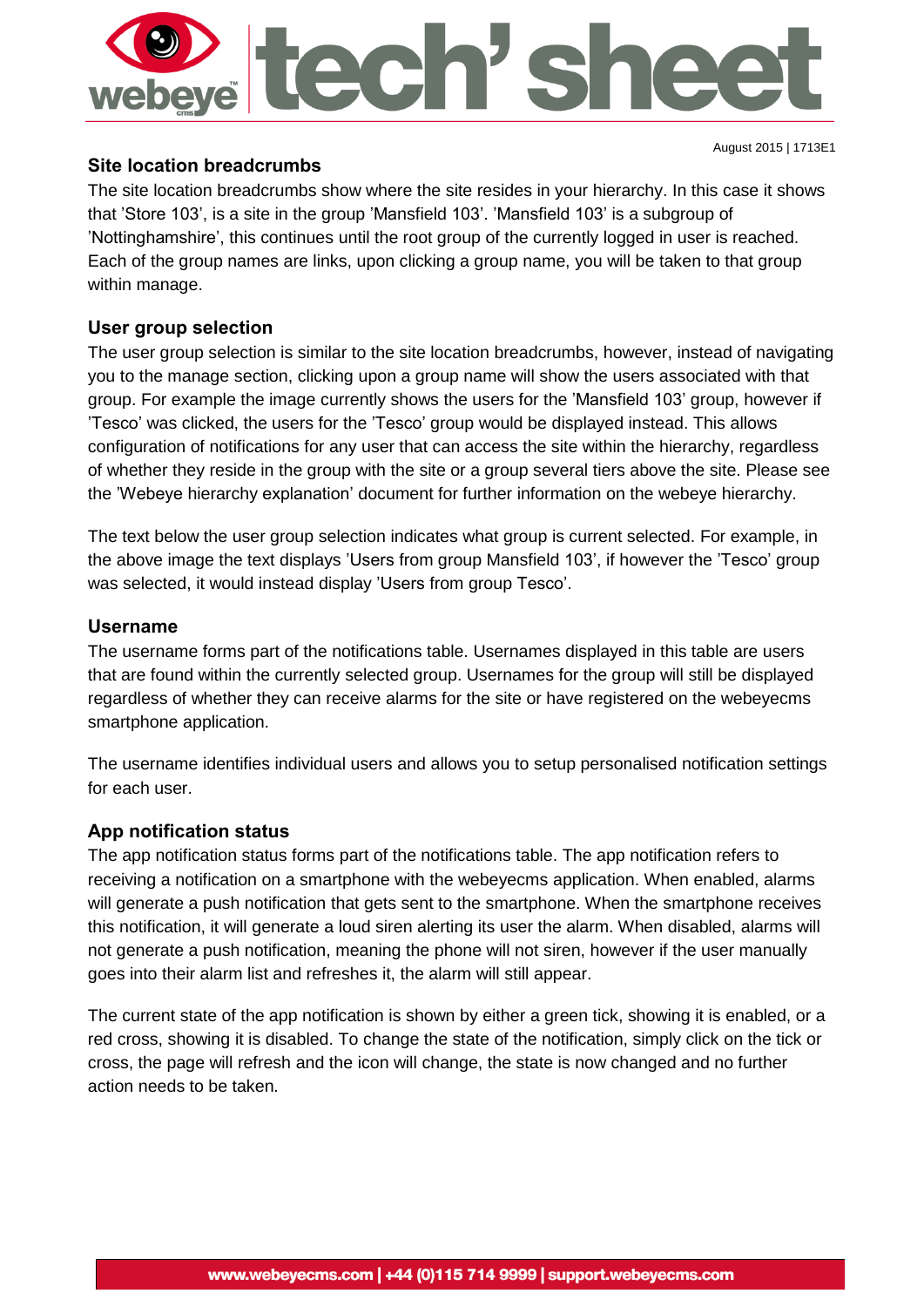#### **SMS notification status**

The sms notification status forms part of the notifications table. The SMS notification refers to receiving a SMS (text) message after an alarm is generated. The SMS notification is effected by other settings for the user, please see the below table for possibilities of receiving an SMS.

| <b>Alarm type</b> | App notification<br>status | <b>SMS notification status</b> | <b>Result</b>                                                                                                                                          |
|-------------------|----------------------------|--------------------------------|--------------------------------------------------------------------------------------------------------------------------------------------------------|
| <b>SAM</b>        | Enabled                    | Enabled                        | After the alarm is<br>generated firstly an<br>app notification is<br>sent, if after 90<br>seconds the alarm<br>has not been closed,<br>an SMS is sent. |
| <b>SAM</b>        | <b>Disabled</b>            | Enabled                        | An SMS is sent as<br>soon as the alarm is<br>generated, including<br>a link to view the<br>alarm in a mobile<br>browser.                               |
| <b>SAM</b>        | <b>Disabled</b>            | <b>Disabled</b>                | No SMS is sent at all<br>during the entire<br>alarm process.                                                                                           |
| <b>WEM</b>        | Enabled                    | Enabled                        | After the alarm is<br>generated firstly an<br>app notification is<br>sent, if after 90<br>seconds the alarm<br>has not been viewed,<br>an SMS is sent. |
| <b>WEM</b>        | <b>Disabled</b>            | Enabled                        | An SMS is sent as<br>soon as the alarm is<br>generated, including<br>a link to view the<br>alarm in a mobile<br>browser.                               |
| <b>WEM</b>        | <b>Disabled</b>            | <b>Disabled</b>                | No SMS is sent at all<br>during the entire<br>alarm process.                                                                                           |